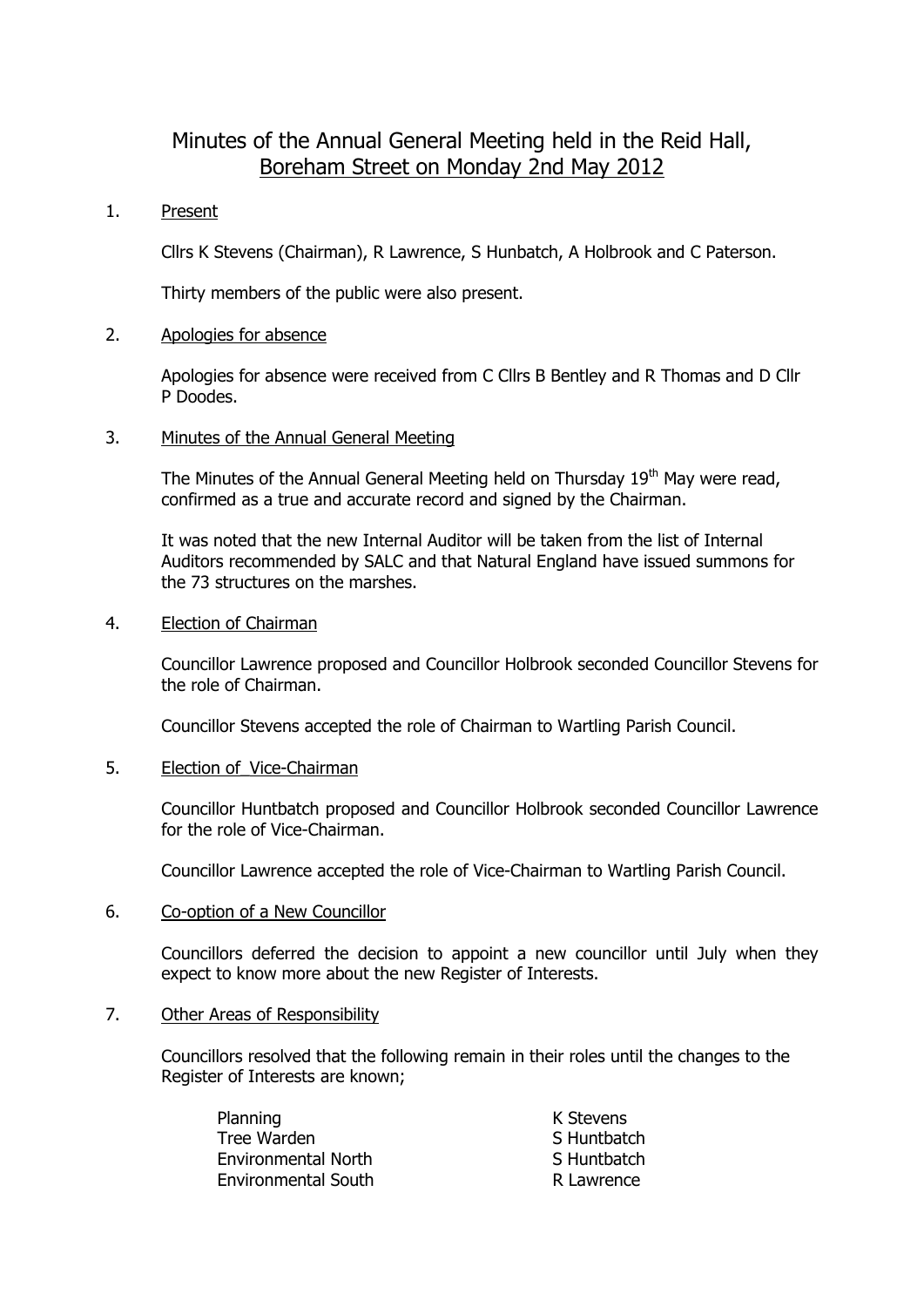| Footpaths                            | C Paterson |
|--------------------------------------|------------|
| <b>Highways</b>                      | C Paterson |
| Police/Crime and Neighbourhood Watch | R Lawrence |
| Communications                       | A Holbrook |

All councillors are to continue serving on the Planning Committee until further notice. The quorate of the Planning Committee will remain as three councillors.

## 8. To adopt the Standing Orders and Financial Regulations

Councillors resolved to continue with the existing Standing Orders and Financial Regulations until such time that they are altered by the Localism Bill. This decision is to be reviewed at the July Full Council Meeting.

### 9. To appoint Councillors to serve as Representatives of the Parish Council on the following bodies.

| Representative to the Village Hall Trust for WPC | S Huntbatch |
|--------------------------------------------------|-------------|
| Wealden District Association of Local Councils   | K Stevens   |

# 10. To receive the accounts to  $31<sup>st</sup>$  March 2012 and approve for audit

Councillors approved the draft accounts which had previously been circulated to them and it was agreed that they can now be forwarded to the auditors on the SALC auditors' list for approval and verification.

#### 11. Payment of Annual Subscriptions

Councillors resolved unanimously that the following subscriptions and insurance are paid for 2012-2013;

Wealden District Association of Local Councils Society of Local Council Clerks Sussex Association of Local Councils Zurich Insurance

#### 12. Bank Signatories

It was resolved that signatories to Bank accounts will remain the same for the financial year 2012-2013. This is also to be reviewed when the implications of the Localism changes are known.

#### 13. Chairman's Allowance

Councillors resolved that the Chairman's Allowance will be £140.00 for the financial year 2012-2013. This is the basic allowance as per the Wealden Parish Renumeration Panel Report March 2012.

#### 14. Code of Conduct and Register of Interests

Councillors agreed to continue with the existing Code of Conduct and Register of Interests until the new ones are introduced in July 2012. There were no reported changes to the Register of Interests.